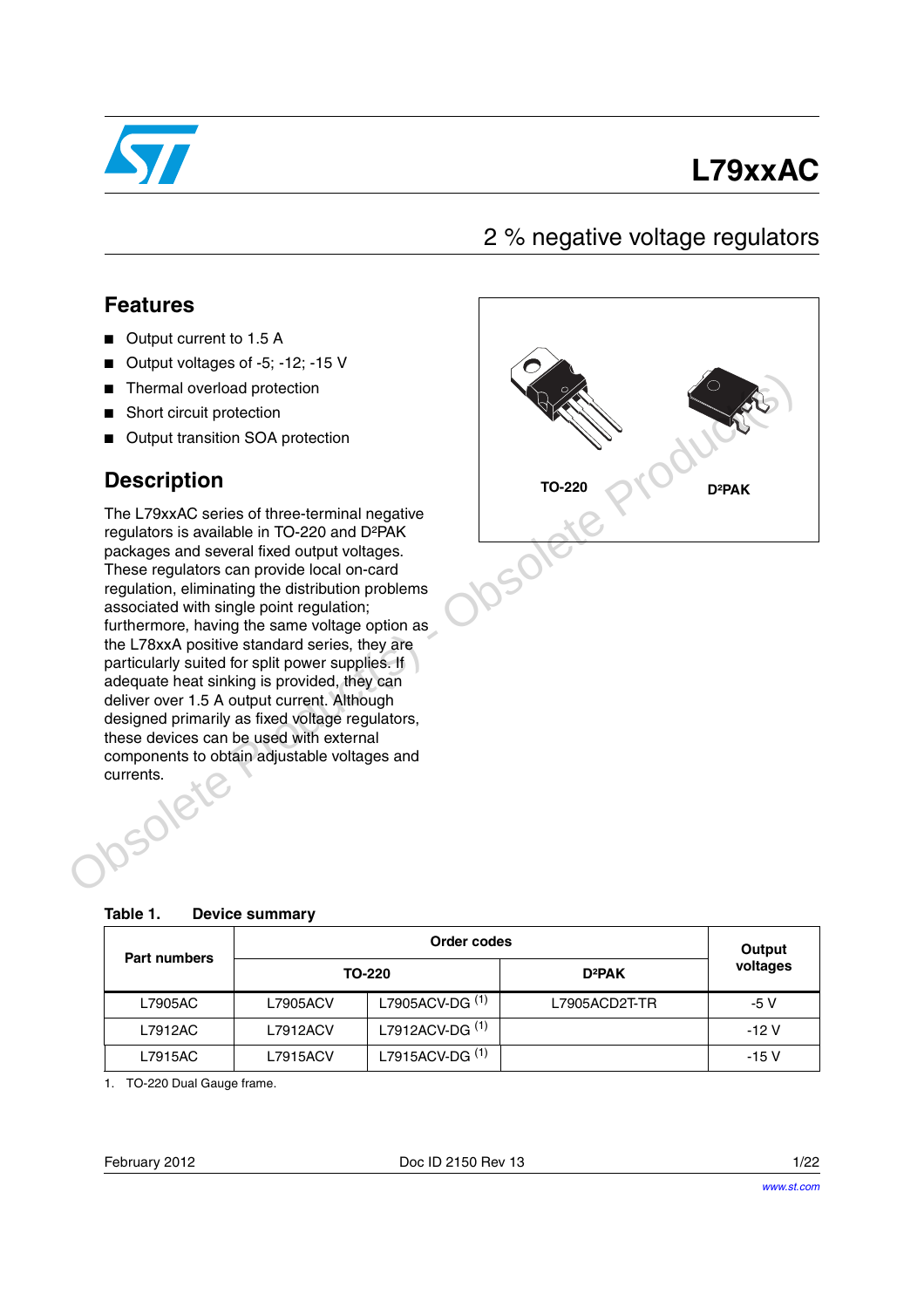# **Contents**

| 1                       |                    |
|-------------------------|--------------------|
| $\overline{2}$          |                    |
| 3                       |                    |
| $\overline{\mathbf{4}}$ |                    |
| 5                       |                    |
| $6\phantom{1}6$         | 10                 |
| $\overline{7}$          |                    |
| 8                       |                    |
|                         | Josolete Products) |
|                         |                    |

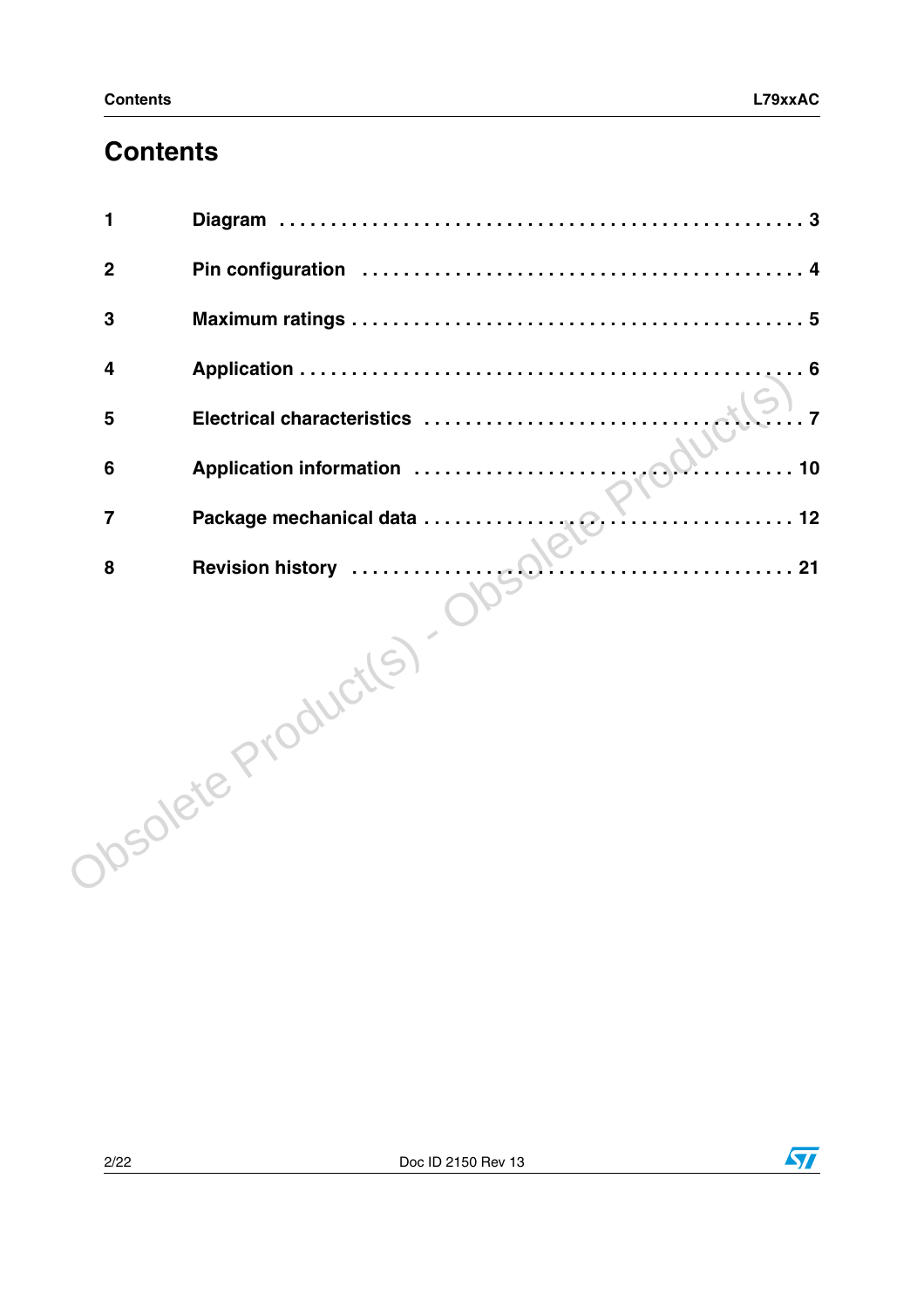# <span id="page-2-0"></span>**1 Diagram**

### **Figure 1. Schematic diagram**



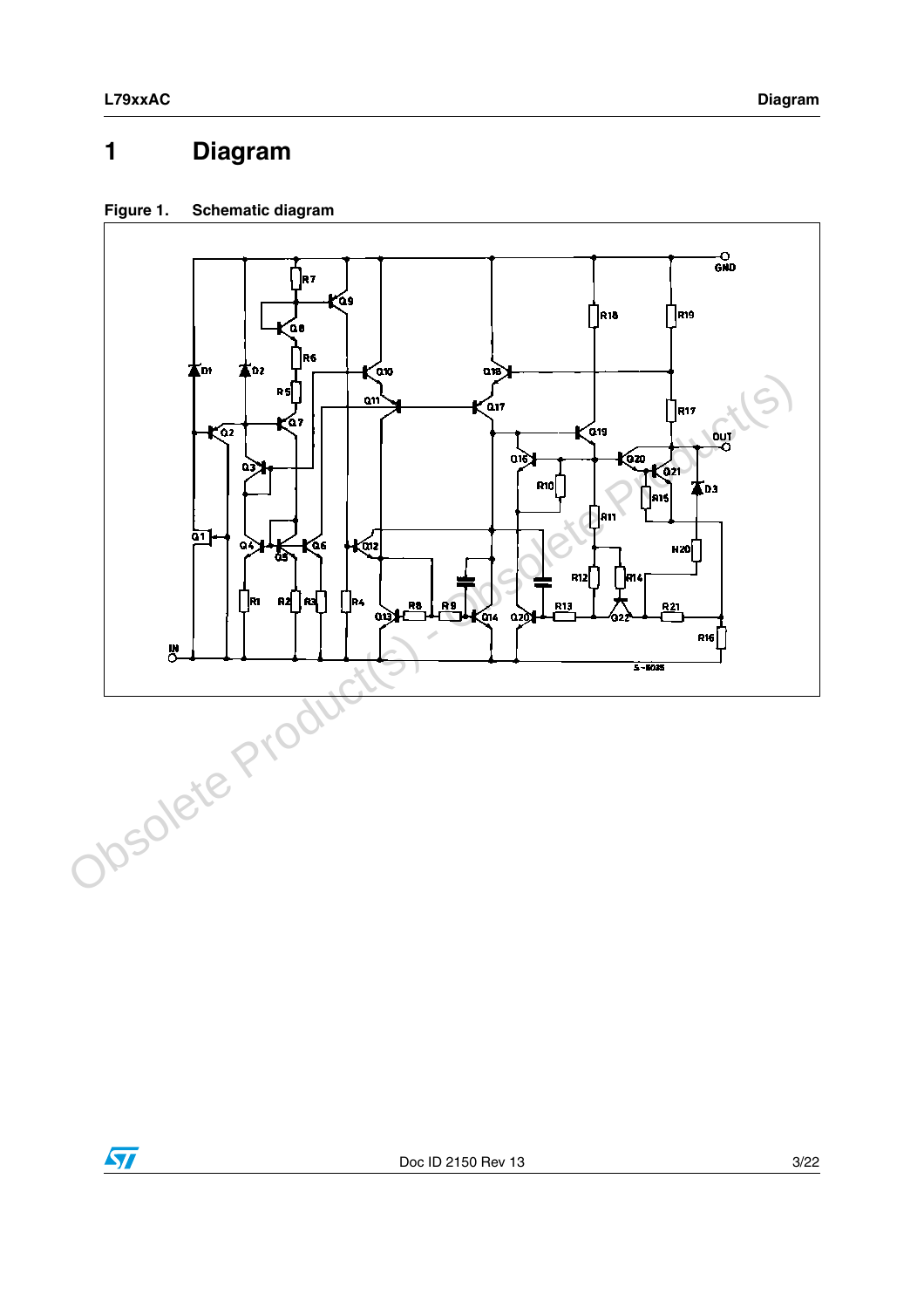# <span id="page-3-0"></span>**2 Pin configuration**







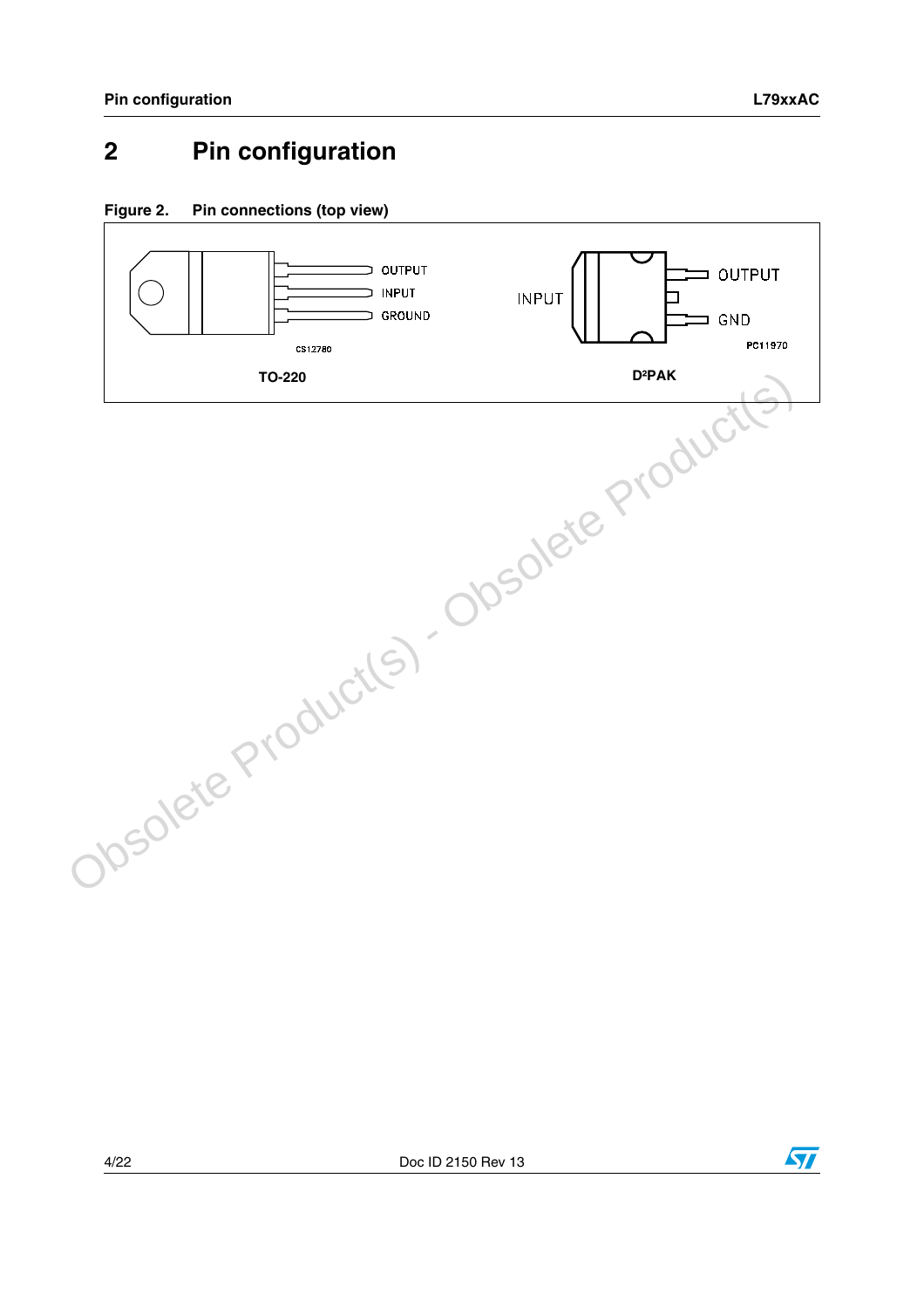# <span id="page-4-0"></span>**3 Maximum ratings**

| Symbol                      | <b>Parameter</b>                                  | Value                         | Unit  |   |
|-----------------------------|---------------------------------------------------|-------------------------------|-------|---|
| $V_{1}$                     |                                                   | for $V_{\Omega} = -5$ to -18V | $-35$ | v |
|                             | DC input voltage<br>for $V_{\Omega} = -20$ , -24V |                               | $-40$ |   |
| ΙO                          | Output current                                    | Internally limited            |       |   |
| $P_D$                       | Power dissipation                                 | Internally limited            |       |   |
| $\mathsf{r}_{\texttt{STG}}$ | Storage temperature range                         | $-65$ to 150                  | °C    |   |
| Т <sub>ОР</sub>             | Operating junction temperature range              | 0 to 125                      | °€    |   |

### **Table 2. Absolute maximum ratings**

| $T_{OP}$          | Storage temperature range                                                                                                                                                   |                    | -65 to 150    |                |
|-------------------|-----------------------------------------------------------------------------------------------------------------------------------------------------------------------------|--------------------|---------------|----------------|
|                   | Operating junction temperature range                                                                                                                                        |                    | 0 to 125      |                |
| Note:<br>Table 3. | Absolute maximum ratings are those values beyond which damage to the device may occur.<br>Functional operation under these condition is not implied.<br><b>Thermal data</b> |                    |               |                |
| Symbol            | <b>Parameter</b>                                                                                                                                                            | D <sup>2</sup> PAK | <b>TO-220</b> | <b>Unit</b>    |
| $R_{thJC}$        | Thermal resistance junction-case                                                                                                                                            | 3                  | 5             | $\degree$ C/W  |
| $R_{thJA}$        | Thermal resistance junction-ambient                                                                                                                                         | 62.5               | 50            | $^{\circ}$ C/W |
|                   | Josolete Product(S)                                                                                                                                                         |                    |               |                |

#### <span id="page-4-1"></span>**Table 3. Thermal data**

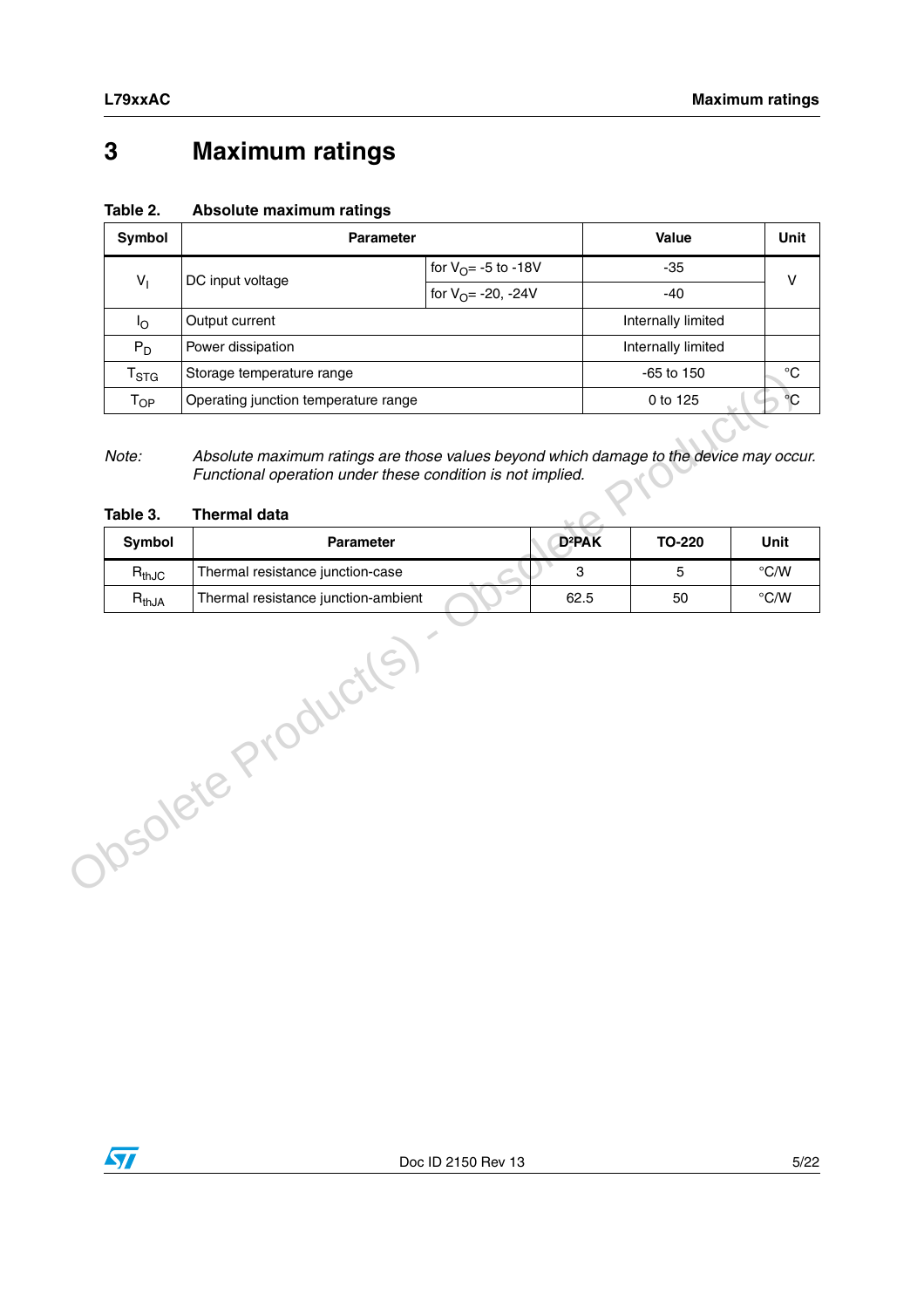# <span id="page-5-0"></span>**4 Application**

### **Figure 3. Application circuit**





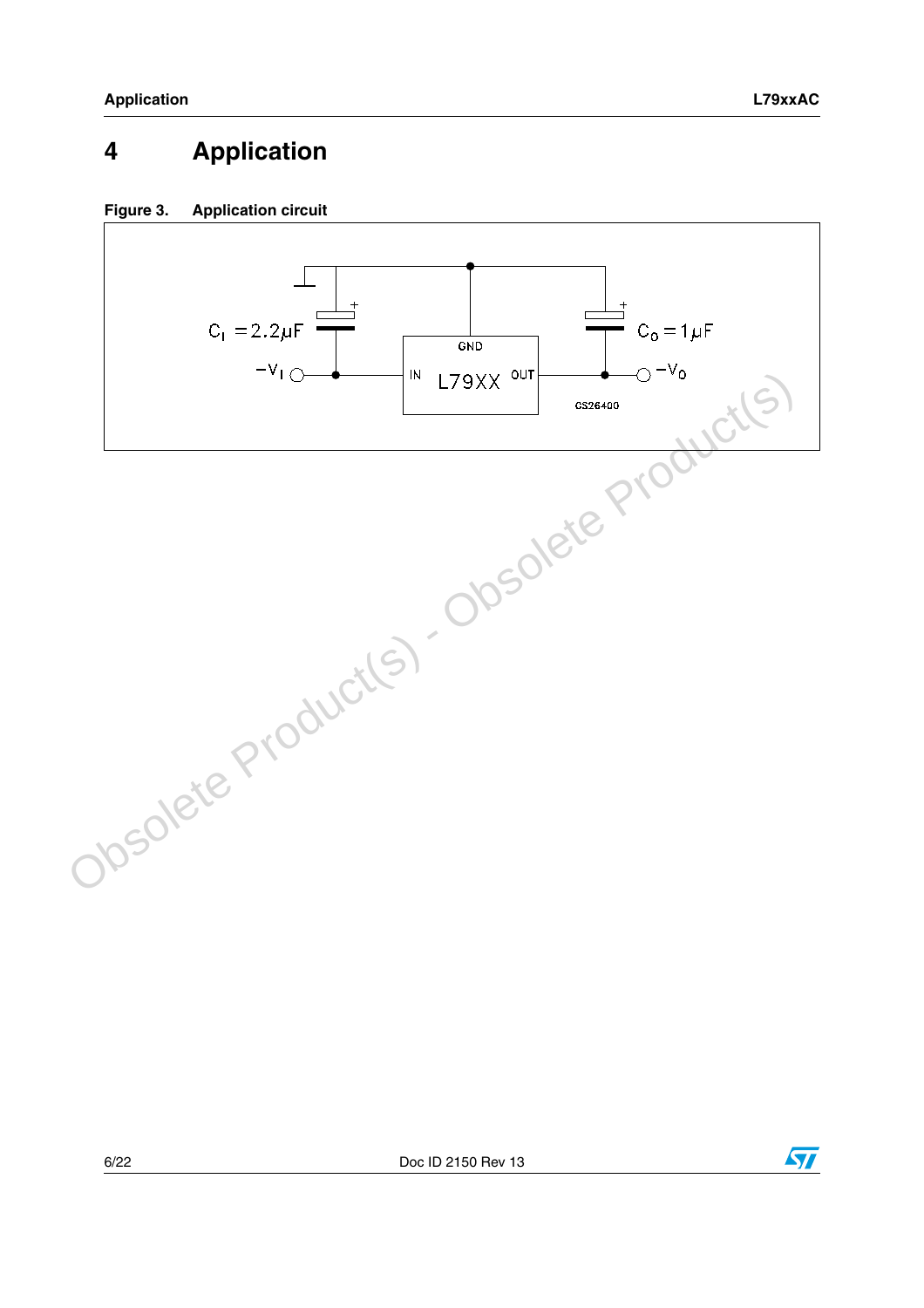## <span id="page-6-0"></span>**5 Electrical characteristics**

Refer to the test circuits, T<sub>J</sub> = 0 to 125 °C, V<sub>I</sub> = -10 V, I<sub>O</sub> = 500 mA, C<sub>I</sub> = 2.2 µF, C<sub>O</sub> = 1 µF unless otherwise specified.

| Symbol<br><b>Parameter</b> |                                                                                       | <b>Test conditions</b>                                                                                                     | Min.   | Typ.   | Max.   | Unit   |
|----------------------------|---------------------------------------------------------------------------------------|----------------------------------------------------------------------------------------------------------------------------|--------|--------|--------|--------|
| $V_{\rm O}$                | Output voltage                                                                        | $T_{\rm J} = 25^{\circ}$ C                                                                                                 | $-4.9$ | $-5$   | $-5.1$ | $\vee$ |
| $V_{\rm O}$                | Output voltage                                                                        | $I_{\Omega}$ = -5 mA to -1 A, P <sub>O</sub> $\leq$ 15 W<br>$V_1 = -8$ to $-20$ V                                          | $-4.8$ | -5     | $-5.2$ | V      |
| $\Delta V_{\Omega}^{(1)}$  | Line regulation                                                                       | $V_1 = -7$ to -25 V, T <sub>J</sub> = 25 °C                                                                                |        |        | 100    | mV     |
|                            |                                                                                       | $V_1 = -8$ to -12 V, T <sub>J</sub> = 25 °C                                                                                |        |        | 50     |        |
| $\Delta V_{\Omega}^{(1)}$  | Load regulation                                                                       | $I_{\text{O}} = 5$ mA to 1.5 A, T <sub>J</sub> = 25°C                                                                      |        |        | 100    | mV     |
|                            |                                                                                       | $I_{\text{O}}$ = 250 to 750 mA, T <sub>J</sub> = 25°C                                                                      |        |        | 50     |        |
| $I_d$                      | Quiescent current                                                                     | $T_{\rm J} = 25^{\circ}$ C                                                                                                 |        |        | 3      | mA     |
| $\Delta I_d$               | Quiescent current change                                                              | $IO$ = 5 mA to 1 A                                                                                                         |        |        | 0.5    | mA     |
|                            |                                                                                       | $V_1 = -8$ to -25 V                                                                                                        |        |        | 1.3    |        |
| $\Delta V_O / \Delta T$    | Output voltage drift                                                                  | $I_{\Omega} = 5$ mA                                                                                                        |        | $-0.4$ |        | mV/°C  |
| eN                         | Output noise voltage                                                                  | $B = 10$ Hz to 100kHz, $T_1 = 25^{\circ}$ C                                                                                |        | 100    |        | μV     |
| <b>SVR</b>                 | Supply voltage rejection                                                              | $\Delta V_1 = 10$ V, $f = 120$ Hz                                                                                          | 54     | 60     |        | dB     |
| $V_{\rm d}$                | Dropout voltage                                                                       | $I_O = 1$ A, $T_J = 25$ °C, $\Delta V_O = 100$ mV                                                                          |        | 1.4    |        | $\vee$ |
| $I_{\rm sc}$               | Short circuit current                                                                 |                                                                                                                            |        | 2.1    |        | Α      |
| $I_{\sf scp}$              | Short circuit peak current                                                            | $T_{\rm J} = 25^{\circ}$ C                                                                                                 |        | 2.5    |        | Α      |
|                            | taken into account separately. Pulse testing with low duty cycle is used.<br>Disolete | 1. Load and line regulation are specified at constant junction temperature. Changes in $VO$ due to heating effects must be |        |        |        |        |

**Table 4. Electrical characteristics of L7905AC**

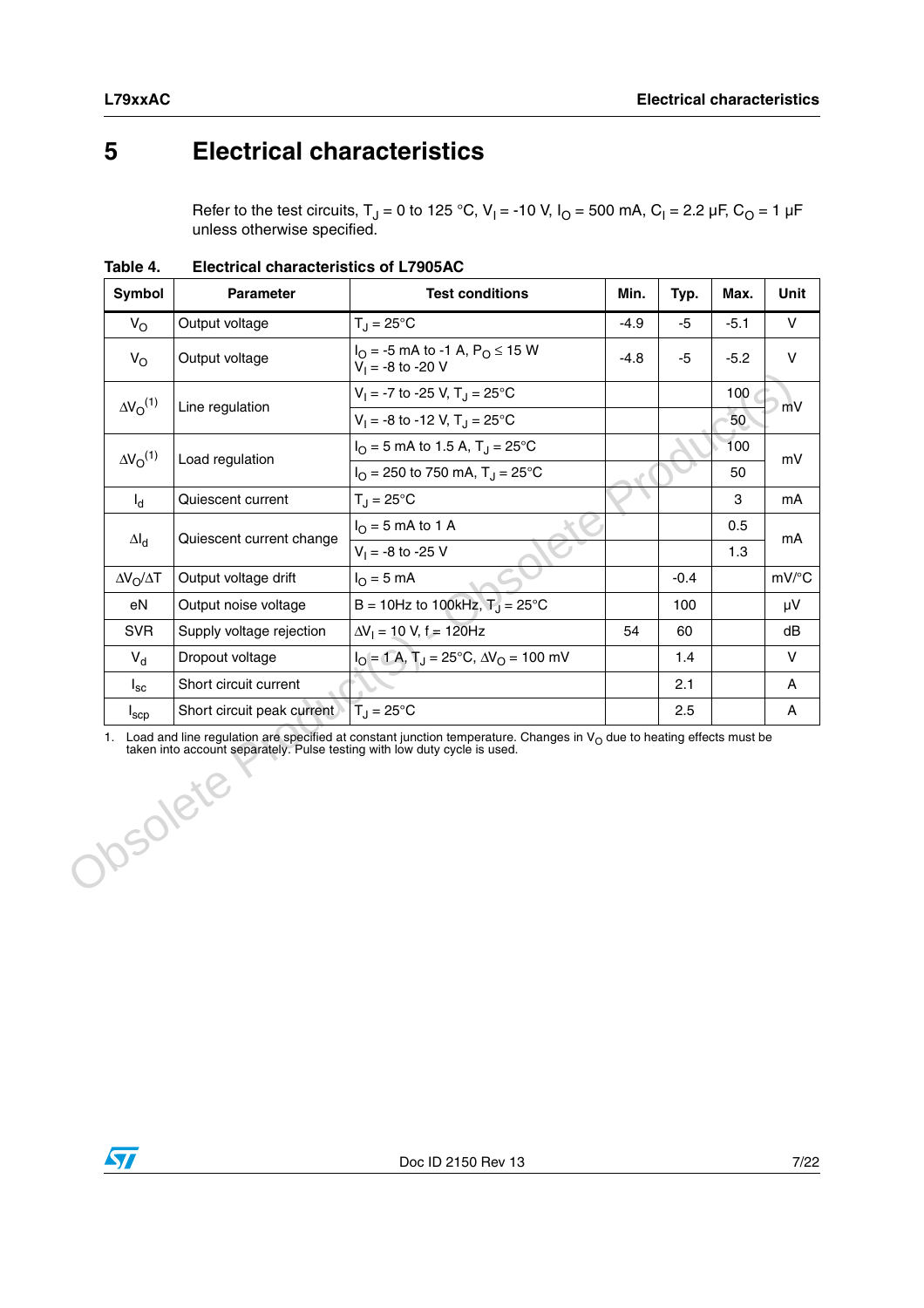Refer to the test circuits, T<sub>J</sub> = 0 to 125 °C, V<sub>I</sub> = -19 V, I<sub>O</sub> = 500 mA, C<sub>I</sub> = 2.2 µF, C<sub>O</sub> = 1 µF unless otherwise specified.

| Symbol                    | <b>Parameter</b>           | <b>Test conditions</b>                                                            | Min.     | Typ.   | Max.           | Unit   |
|---------------------------|----------------------------|-----------------------------------------------------------------------------------|----------|--------|----------------|--------|
| $V_{\rm O}$               | Output voltage             | $T_{\rm J} = 25^{\circ}$ C                                                        | $-11.75$ | $-12$  | $-12.25$       | $\vee$ |
| $V_{\rm O}$               | Output voltage             | $I_{\rm O}$ = -5 mA to -1 A, P <sub>O</sub> $\leq$ 15 W<br>$V_1 = -15.5$ to -27 V | $-11.5$  | $-12$  | $-12.5$        | $\vee$ |
| $\Delta V_{\Omega}^{(1)}$ |                            | $V_1 = -14.5$ to -30 V, T <sub>J</sub> = 25 <sup>o</sup> C                        |          |        | 240            |        |
|                           | Line regulation            | $V_1 = -16$ to -22 V, T <sub>J</sub> = 25°C                                       |          |        | 120            | mV     |
| $\Delta V_{\rm O}^{(1)}$  |                            | $I_{\Omega}$ = 5 mA to 1.5 A, T <sub>J</sub> = 25 °C                              |          |        | 240            |        |
|                           | Load regulation            | $I_{\Omega}$ = 250 to 750 mA, T <sub>1</sub> = 25°C                               |          |        | 120            | mV     |
| $I_{d}$                   | Quiescent current          | $T_{\rm J}$ = 25°C                                                                |          |        | $\overline{3}$ | mA     |
|                           |                            | $I_{\Omega}$ = 5 mA to 1 A                                                        |          |        | 0.5            |        |
| $\Delta I_d$              | Quiescent current change   | $V_1 = -15$ to -30 V                                                              |          |        | 1              | mA     |
| $\Delta V_O / \Delta T$   | Output voltage drift       | $I_{\Omega}$ = 5 mA                                                               |          | $-0.8$ |                | mV/°C  |
| eN                        | Output noise voltage       | B = 10Hz to 100kHz, $T_{\rm J}$ = 25°C                                            |          | 200    |                | μV     |
| <b>SVR</b>                | Supply voltage rejection   | $\Delta V_1 = 10$ V, f = 120Hz                                                    | 54       | 60     |                | dB     |
| $V_{d}$                   | Dropout voltage            | $I_{\rm O} = 1$ A, T <sub>J</sub> = 25°C, $\Delta V_{\rm O} = 100$ mV             |          | 1.1    |                | $\vee$ |
| $I_{\rm sc}$              | Short circuit current      |                                                                                   |          | 1.5    |                | A      |
| $I_{\rm{scp}}$            | Short circuit peak current | $T_J = 25^{\circ}C$                                                               |          | 2.5    |                | A      |

**Table 5. Electrical characteristics of L7912AC**

1. Load and line regulation are specified at constant junction temperature. Changes in  $V_O$  due to heating effects must be taken into account separately. Pulse testing with low duty cycle is used. 1. Load and line regulation are specified taken into account separately. Pulse

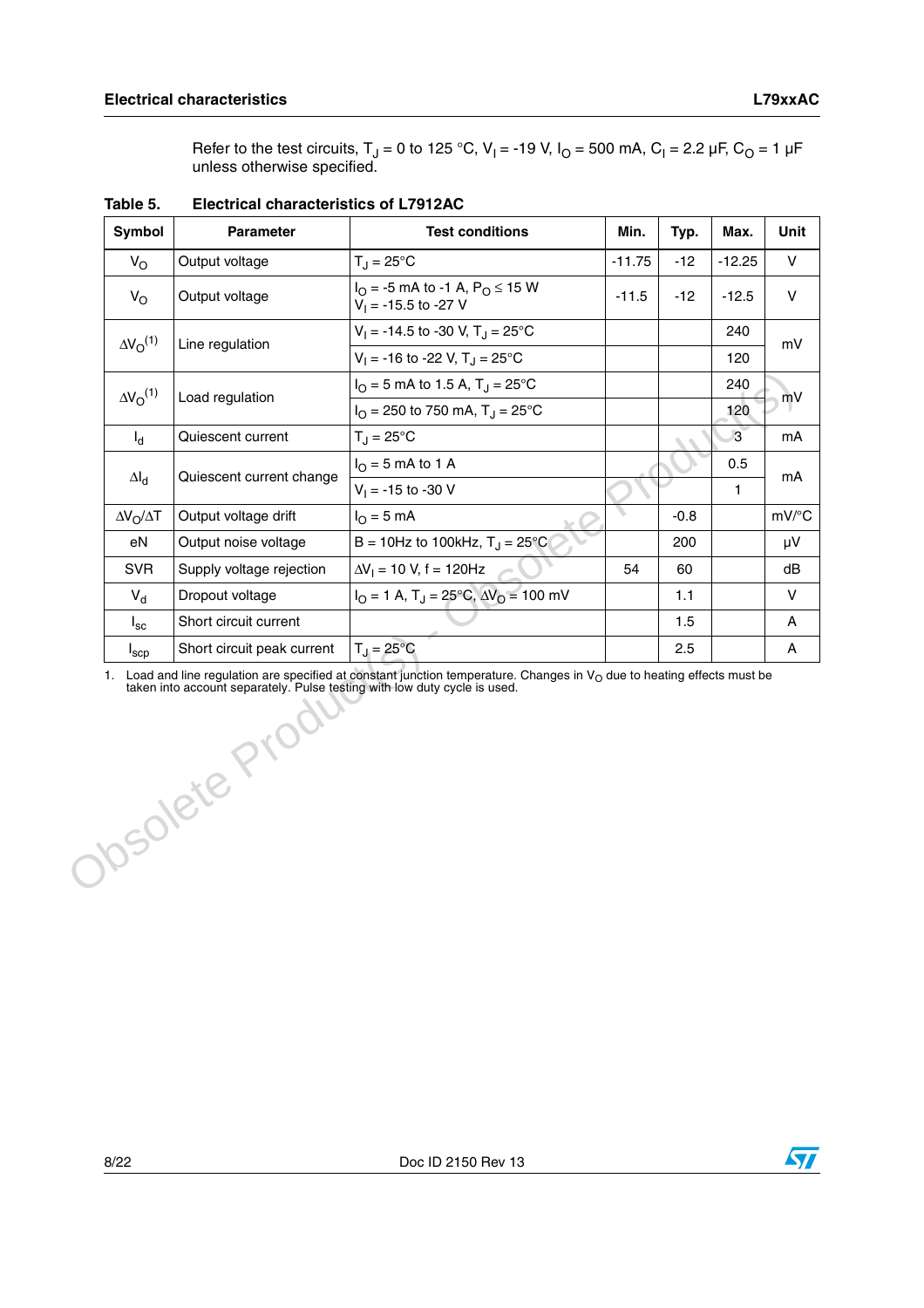Refer to the test circuits, T<sub>J</sub> = 0 to 125 °C, V<sub>I</sub> = -23 V, I<sub>O</sub> = 500 mA, C<sub>I</sub> = 2.2 µF, C<sub>O</sub> = 1 µF unless otherwise specified.

| Symbol                    | <b>Parameter</b>           | <b>Test conditions</b>                                                               | Min.    | Typ.   | Max.           | Unit         |
|---------------------------|----------------------------|--------------------------------------------------------------------------------------|---------|--------|----------------|--------------|
| $V_{\rm O}$               | Output voltage             | $T_{\rm J} = 25^{\circ}$ C                                                           | $-14.7$ | $-15$  | $-15.3$        | $\vee$       |
| $V_{\rm O}$               | Output voltage             | $I_{\Omega}$ = -5 mA to -1 A, P <sub>O</sub> $\leq$ 15 W<br>$V_1 = -18.5$ to $-30$ V | $-14.4$ | $-15$  | $-15.6$        | $\vee$       |
| $\Delta V_{\Omega}^{(1)}$ |                            | $V_1 = -17.5$ to -30 V, T <sub>J</sub> = 25 °C                                       |         |        | 300            |              |
|                           | Line regulation            | $V_1 = -20$ to -26 V, T <sub>J</sub> = 25 °C                                         |         |        | 150            | mV           |
| $\Delta V_{\Omega}^{(1)}$ |                            | $I_{\Omega}$ = 5 mA to 1.5 A, T <sub>J</sub> = 25°C                                  |         |        | 300            |              |
|                           | Load regulation            | $I_{\Omega}$ = 250 to 750 mA, T <sub>1</sub> = 25 °C                                 |         |        | 150            | mV           |
| $I_d$                     | Quiescent current          | $T_{\rm J} = 25^{\circ}$ C                                                           |         |        | $\overline{3}$ | mA           |
|                           |                            | $I_{\Omega}$ = 5 mA to 1 A                                                           |         |        | 0.5            | mA           |
| $\Delta I_d$              | Quiescent current change   | $V_1 = -18.5$ to $-30$ V                                                             |         |        | 1.             |              |
| $\Delta V_O / \Delta T$   | Output voltage drift       | $IO = 5 mA$                                                                          |         | $-0.9$ |                | mV/°C        |
| eN                        | Output noise voltage       | B = 10Hz to 100kHz, $T_{\rm J}$ = 25°C                                               |         | 250    |                | μV           |
| <b>SVR</b>                | Supply voltage rejection   | $\Delta V_1 = 10$ V, f = 120Hz                                                       | 54      | 60     |                | dB           |
| $V_{d}$                   | Dropout voltage            | $I_{\Omega} = 1$ A, T <sub>J</sub> = 25 <sup>o</sup> C, $\Delta V_{\Omega} = 100$ mV |         | 1.1    |                | $\vee$       |
| $I_{\rm sc}$              | Short circuit current      |                                                                                      |         | 1.3    |                | $\mathsf{A}$ |
| $I_{\sf sep}$             | Short circuit peak current | $T_J = 25^{\circ}C$                                                                  |         | 2.5    |                | Α            |

**Table 6. Electrical characteristics of L7915AC**

1. Load and line regulation are specified at constant junction temperature. Changes in  $V_O$  due to heating effects must be taken into account separately. Pulse testing with low duty cycle is used. Obsolete Prod

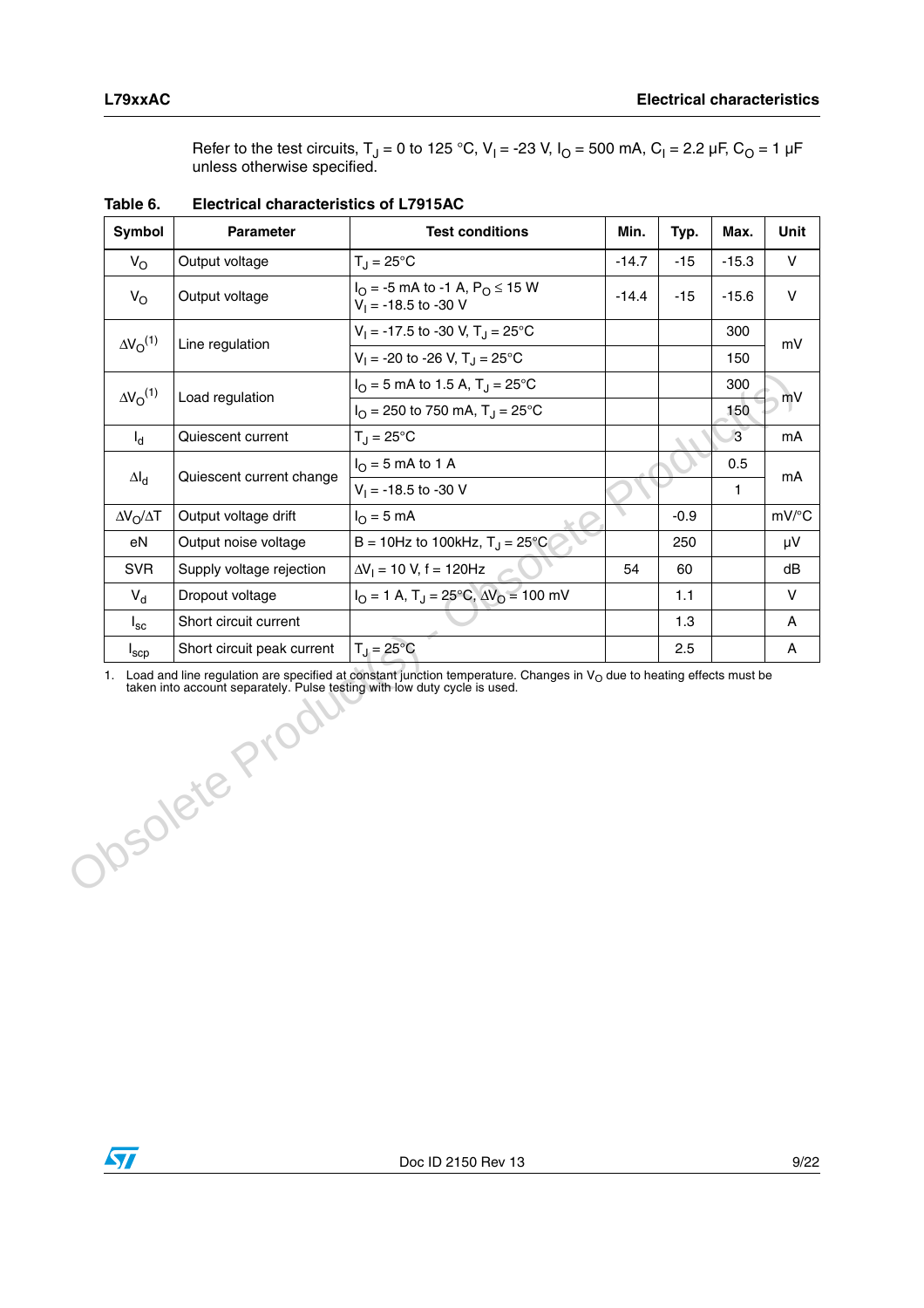## <span id="page-9-0"></span>**6 Application information**

#### **Figure 4. Fixed output regulator**



- 1. To specify an output voltage, substitute voltage value for "XX".
- 2. Required for stability. For value given, capacitor must be solid tantalum. If aluminium electrolytic are used, at least ten times value should be selected. C1 is required if regulator is located an appreciable distance from power supply filter.
- 3. To improve transient response. If large capacitors are used, a high current diode from input to output (1N4001 or similar) should be introduced to protect the device from momentary input short circuit.





(\*) Against potential latch-up problems.



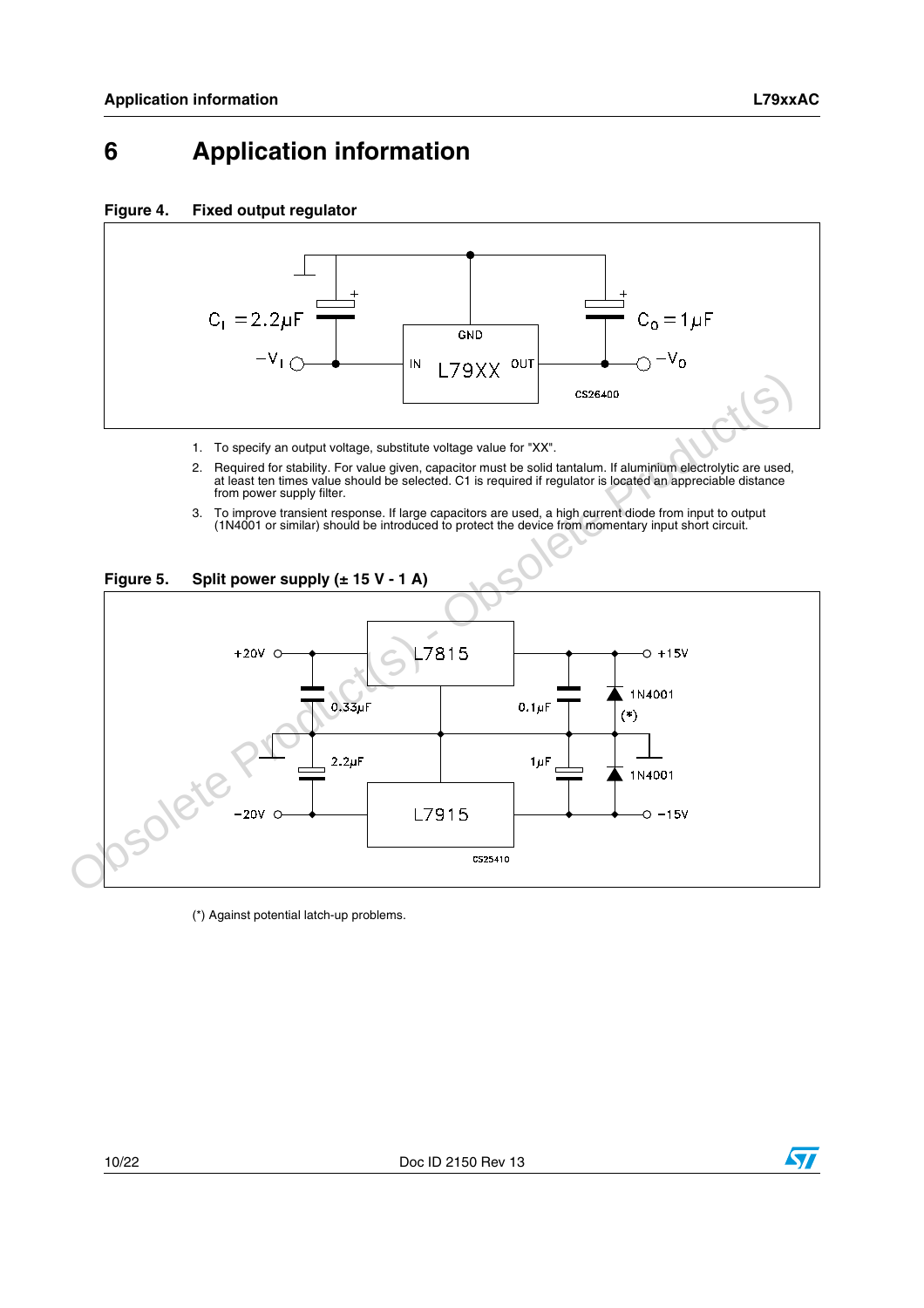

**Figure 6. Circuit for increasing output voltage**

C3 Optional for improved transient response and ripple rejection.





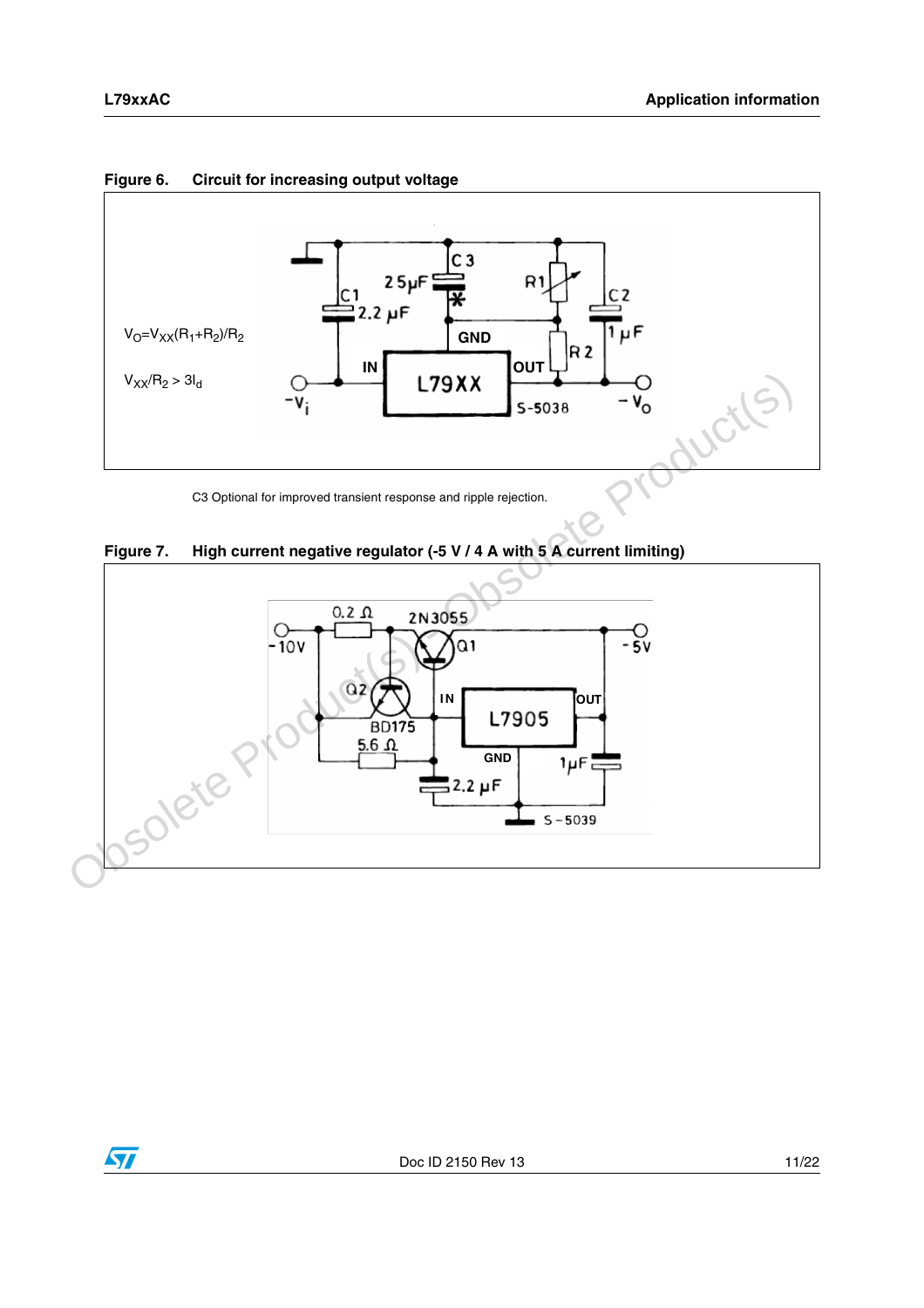$\sqrt{2}$ 

# <span id="page-11-0"></span>**7 Package mechanical data**

In order to meet environmental requirements, ST offers these devices in different grades of ECOPACK® packages, depending on their level of environmental compliance. ECOPACK® specifications, grade definitions and product status are available at: [www.st.com](http://www.st.com). ECOPACK® is an ST trademark.

|                |       | <b>Type STD - ST Dual Gauge</b> |       |       | Type STD - ST Single Gauge |       |
|----------------|-------|---------------------------------|-------|-------|----------------------------|-------|
| Dim.           | mm.   |                                 |       | mm.   |                            |       |
|                | Min.  | Typ.                            | Max.  | Min.  | Typ.                       | Max.  |
| A              | 4.40  |                                 | 4.60  | 4.40  |                            | 4.60  |
| $\sf b$        | 0.61  |                                 | 0.88  | 0.61  |                            | 0.88  |
| b1             | 1.14  |                                 | 1.70  | 1.14  |                            | 1.70  |
| $\mathbf c$    | 0.48  |                                 | 0.70  | 0.48  |                            | 0.70  |
| D              | 15.25 |                                 | 15.75 | 15.25 |                            | 15.75 |
| D <sub>1</sub> |       | 1.27                            |       |       |                            |       |
| E              | 10.00 |                                 | 10.40 | 10.00 |                            | 10.40 |
| ${\bf e}$      | 2.40  |                                 | 2.70  | 2.40  |                            | 2.70  |
| e1             | 4.95  |                                 | 5.15  | 4.95  |                            | 5.15  |
| F              | 1.23  |                                 | 1.32  | 0.51  |                            | 0.60  |
| H1             | 6.20  |                                 | 6.60  | 6.20  |                            | 6.60  |
| J1             | 2.40  |                                 | 2.72  | 2.40  |                            | 2.72  |
| Ę,             | 13.00 |                                 | 14.00 | 13.00 |                            | 14.00 |
| $\mathbf{L}$   | 3.50  |                                 | 3.93  | 3.50  |                            | 3.93  |
| L20            |       | 16.40                           |       |       | 16.40                      |       |
| L30            |       | 28.90                           |       |       | 28.90                      |       |
| ØP             | 3.75  |                                 | 3.85  | 3.75  |                            | 3.85  |
| $\mathsf Q$    | 2.65  |                                 | 2.95  | 2.65  |                            | 2.95  |

<span id="page-11-1"></span>**Table 7. TO-220 mechanical data**

Note: In spite of some difference in tolerances, the packages are compatible.

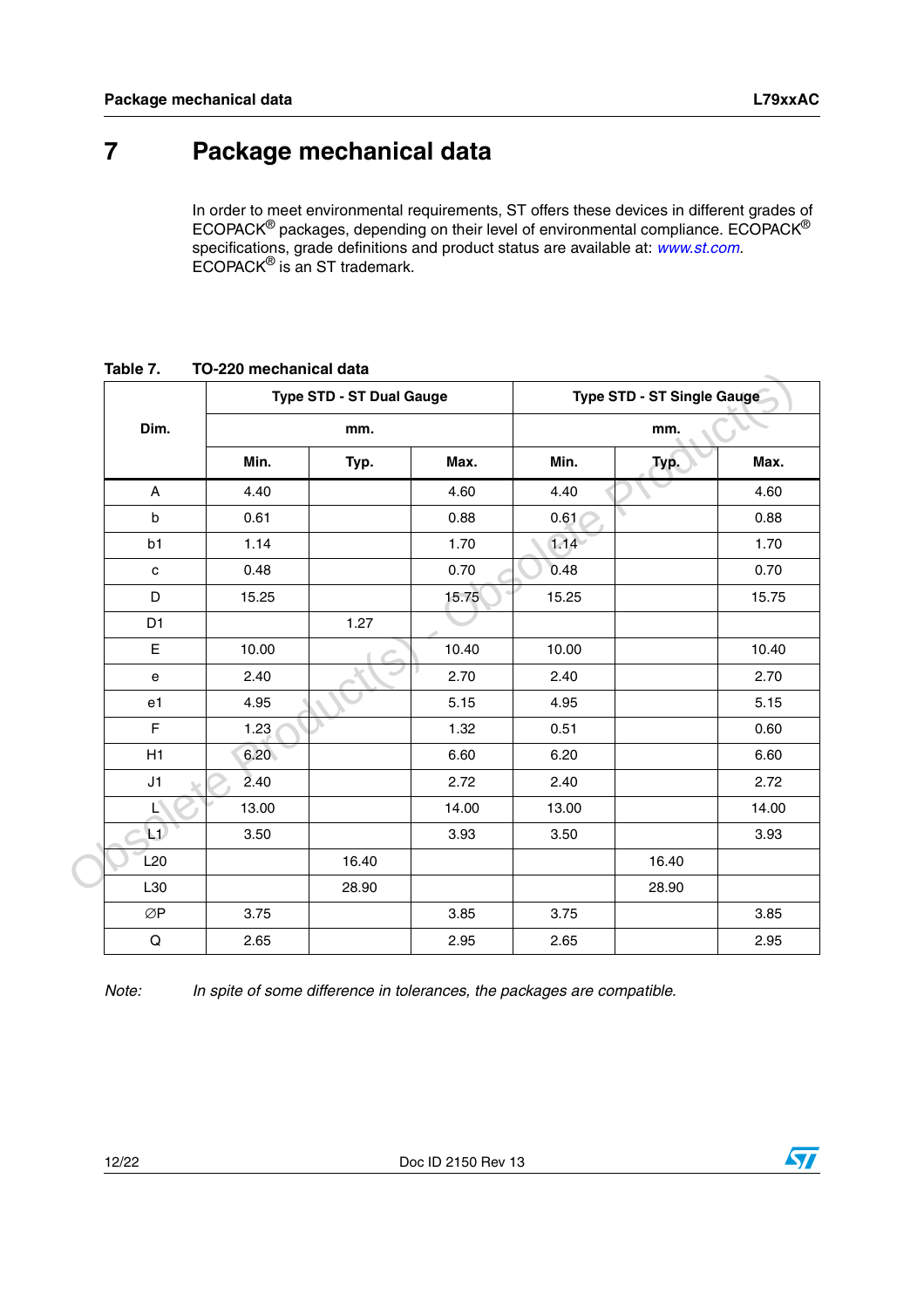



<span id="page-12-0"></span>**Figure 8. Drawing dimension TO-220 (type STD-ST Dual Gauge)**

 $\sqrt{2}$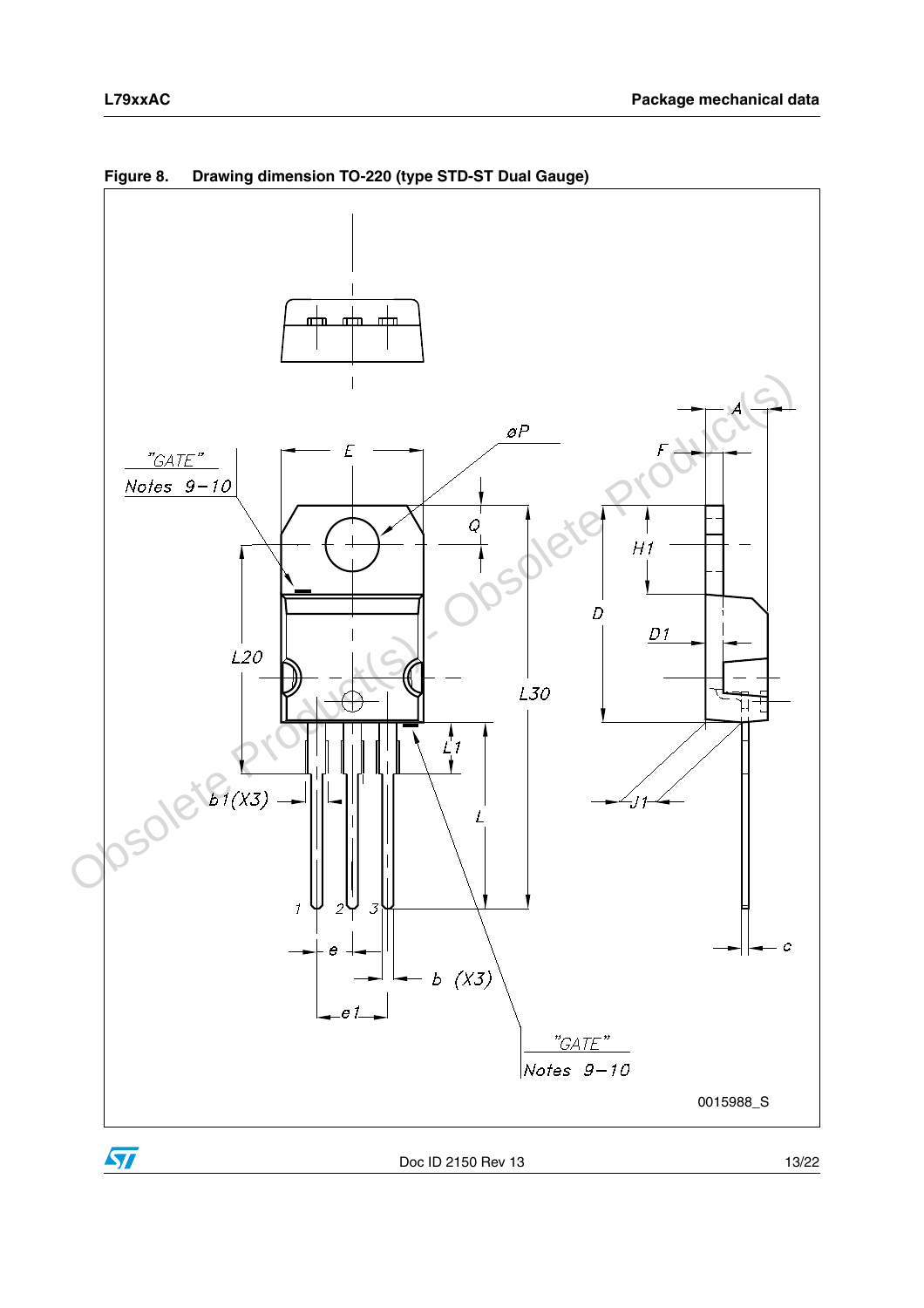

<span id="page-13-0"></span>**Figure 9. Drawing dimension TO-220 (type STD-ST Single Gauge)**

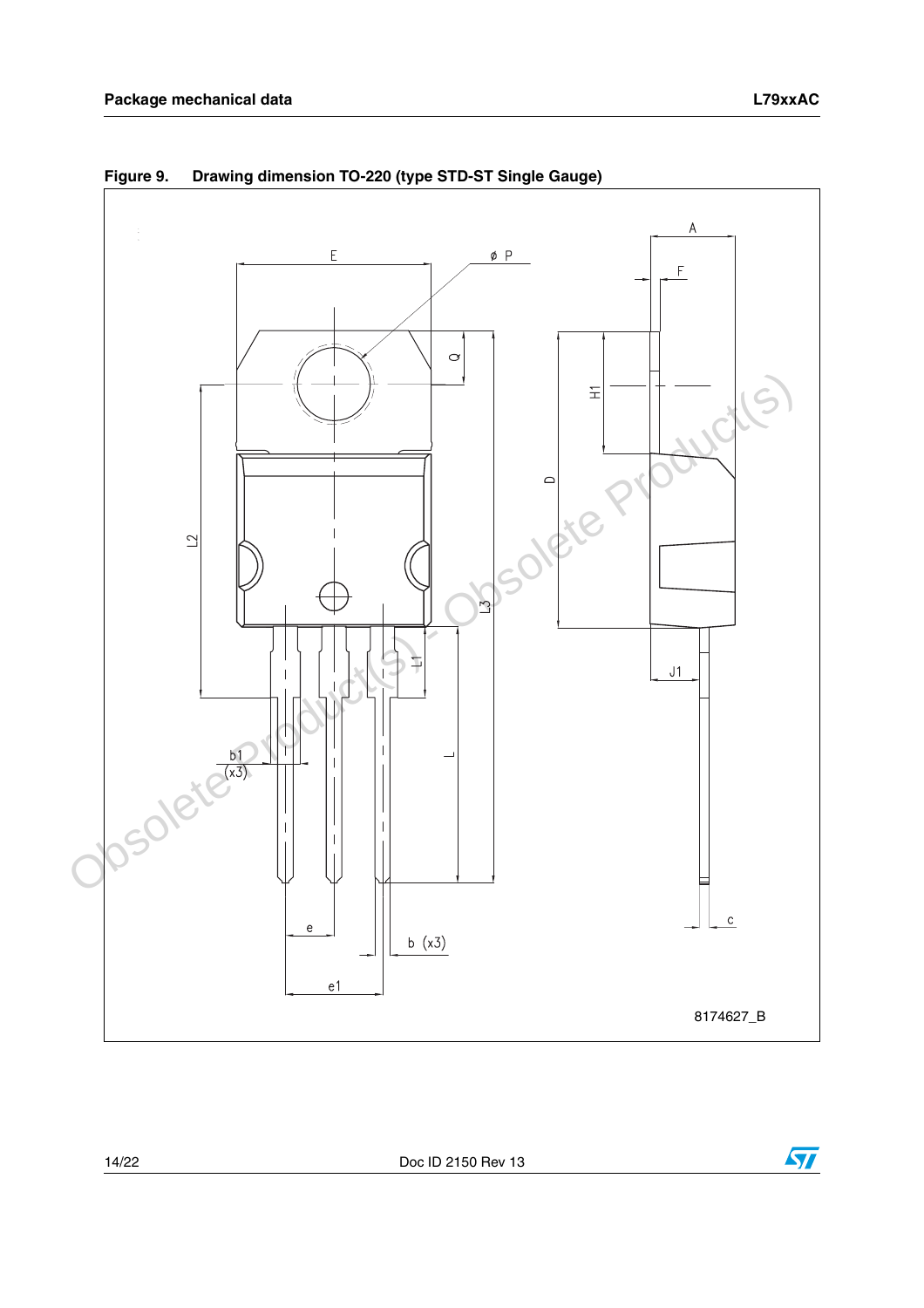

<span id="page-14-0"></span>**Figure 10. Drawing dimension tube for TO-220 Dual Gauge (mm.)**

<span id="page-14-1"></span>

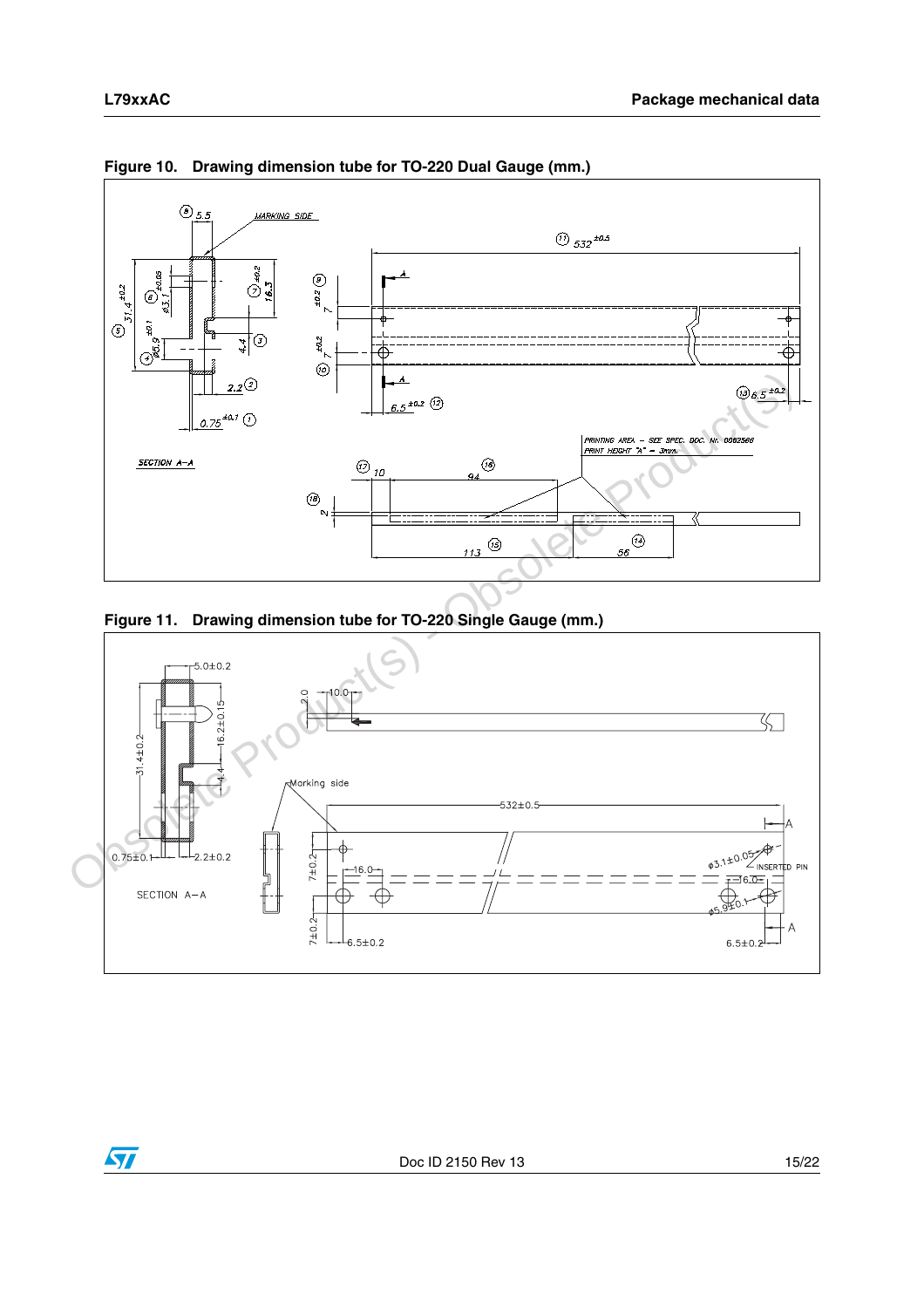

**Figure 12. Drawing dimension D²PAK (type STD-ST)**

16/22 Doc ID 2150 Rev 13

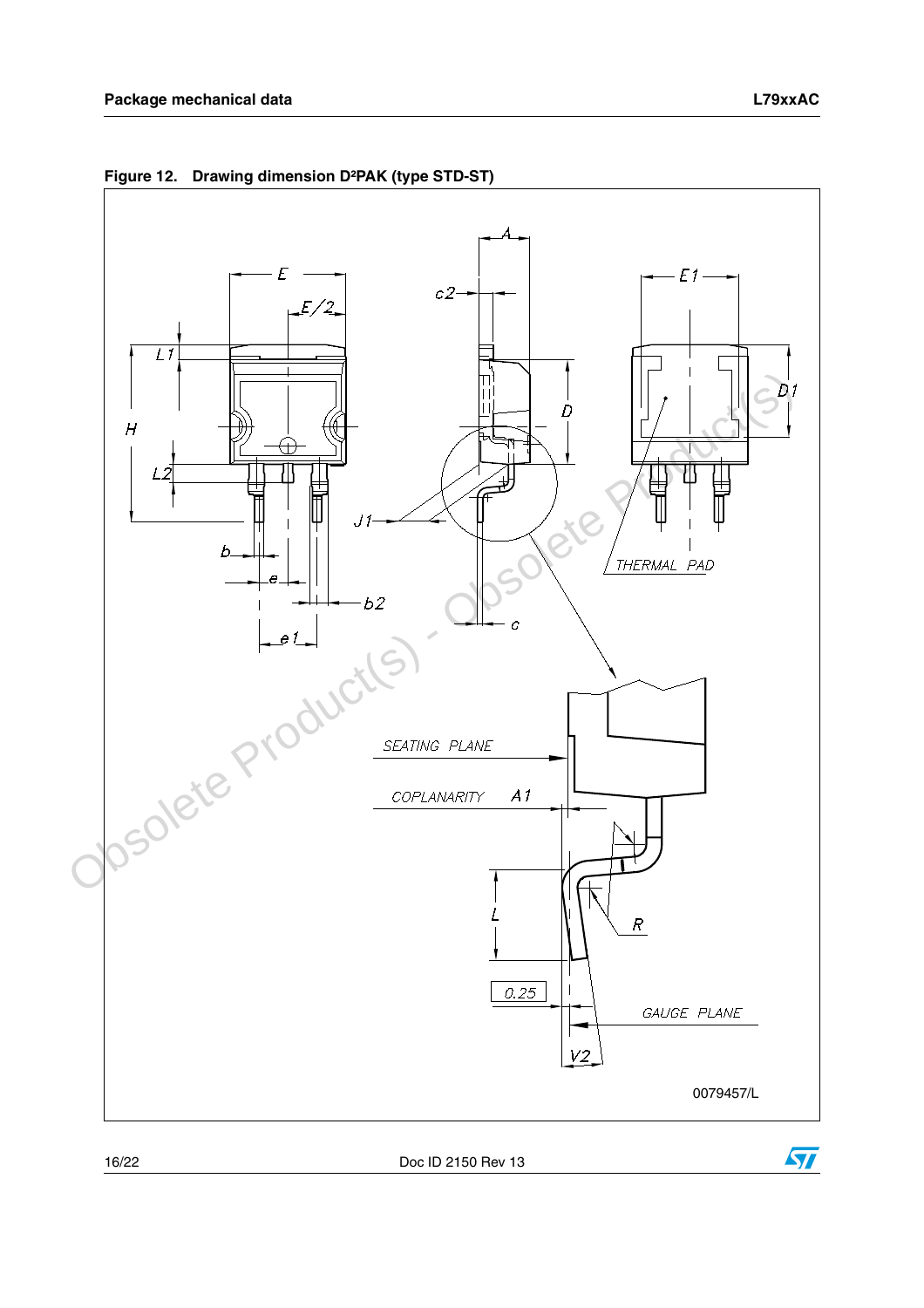



**Figure 13. Drawing dimension D²PAK (type WOOSEOK-subcon.)**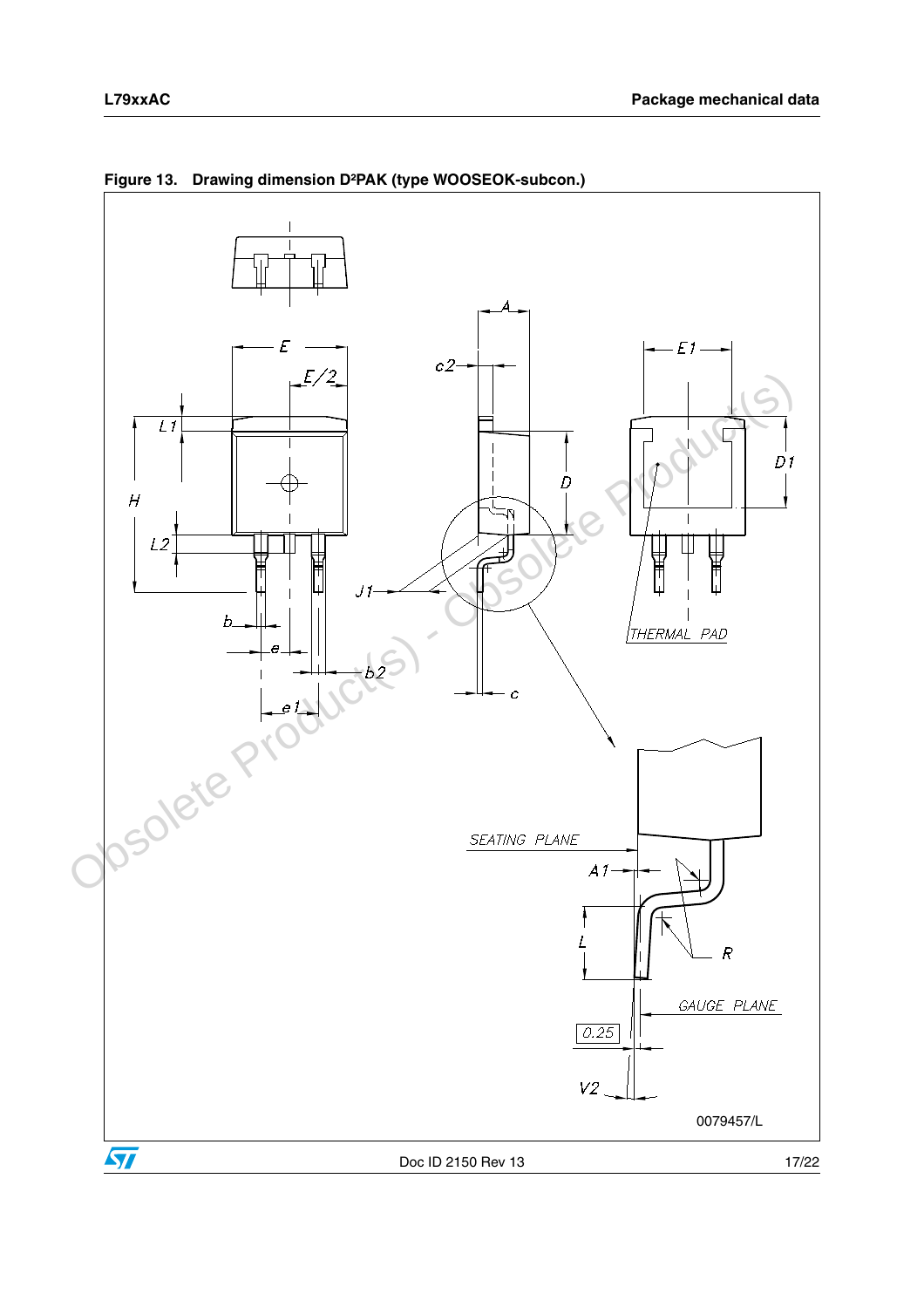|                           | <b>Type STD-ST</b> |      |             | Type WOOSEOK-subcon. |       |           |
|---------------------------|--------------------|------|-------------|----------------------|-------|-----------|
| Dim.                      |                    | mm.  |             |                      | mm.   |           |
|                           | Min.               | Typ. | Max.        | Min.                 | Typ.  | Max.      |
| $\boldsymbol{\mathsf{A}}$ | 4.40               |      | 4.60        | 4.30                 |       | 4.70      |
| A1                        | 0.03               |      | 0.23        | $\pmb{0}$            |       | 0.20      |
| $\sf b$                   | 0.70               |      | 0.93        | 0.70                 |       | 0.90      |
| b <sub>2</sub>            | 1.14               |      | 1.70        | 1.17                 |       | 1.37      |
| $\mathbf c$               | 0.45               |      | 0.60        | 0.45                 | 0.50  | 0.60      |
| c2                        | 1.23               |      | 1.36        | 1.25                 | 1.30  | 1.40      |
| $\mathsf D$               | 8.95               |      | 9.35        | 9                    | 9.20  | 9.40      |
| D <sub>1</sub>            | 7.50               |      |             | 7.50                 |       |           |
| $\mathsf E$               | 10                 |      | 10.40       | 9.80                 |       | 10.20     |
| E <sub>1</sub>            | 8.50               |      |             | 7.50                 |       |           |
| e                         |                    | 2.54 |             |                      | 2.54  |           |
| e1                        | 4.88               |      | 5.28        |                      | 5.08  |           |
| $\boldsymbol{\mathsf{H}}$ | 15                 |      | 15.85       | 15                   | 15.30 | 15.60     |
| J1                        | 2.49               |      | 2.69<br>A   | 2.20                 |       | 2.60      |
| L                         | 2.29               |      | 2.79        | 1.79                 |       | 2.79      |
| L1                        | 1.27               |      | 1.40        | $\mathbf{1}$         |       | 1.40      |
| L2                        | 1.30               |      | 1.75        | 1.20                 |       | 1.60      |
| $\sf R$                   |                    | 0.4  |             |                      | 0.30  |           |
| V <sub>2</sub>            | $0^{\circ}$        |      | $8^{\circ}$ | $\mathbf{0}^\circ$   |       | $3^\circ$ |

**Table 8. D²PAK mechanical data**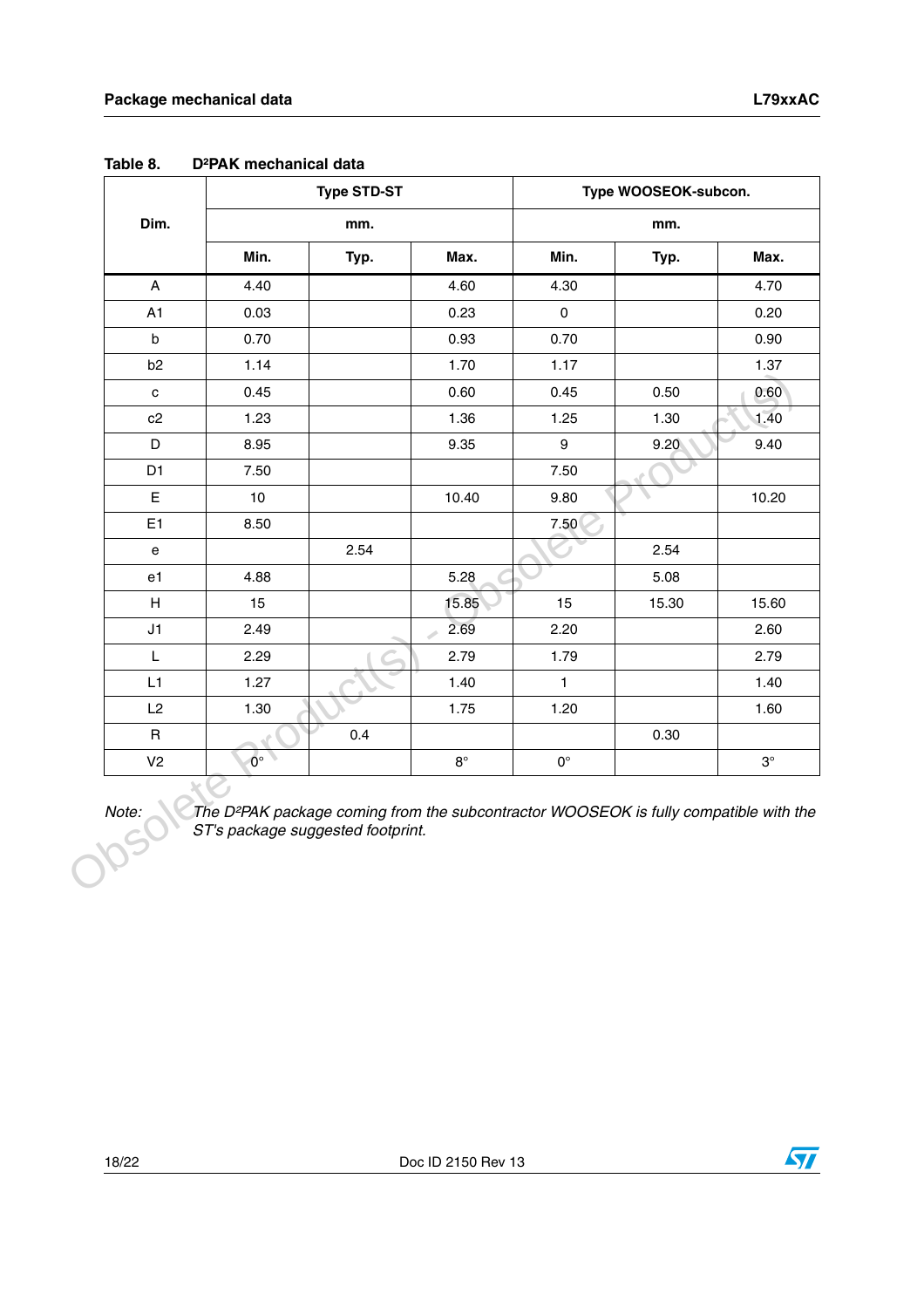

**Figure 14. D²PAK footprint recommended data**

### **Table 9. Footprint data**

|      | <b>Values</b> |       |
|------|---------------|-------|
| Dim. | mm.           | inch. |
| A    | 12.20         | 0.480 |
| B    | 9.75          | 0.384 |
| C    | 16.90         | 0.665 |
| D    | 3.50          | 0.138 |
| E    | 1.60          | 0.063 |
| F    | 2.54          | 0.100 |
| G    | 5.08          | 0.200 |

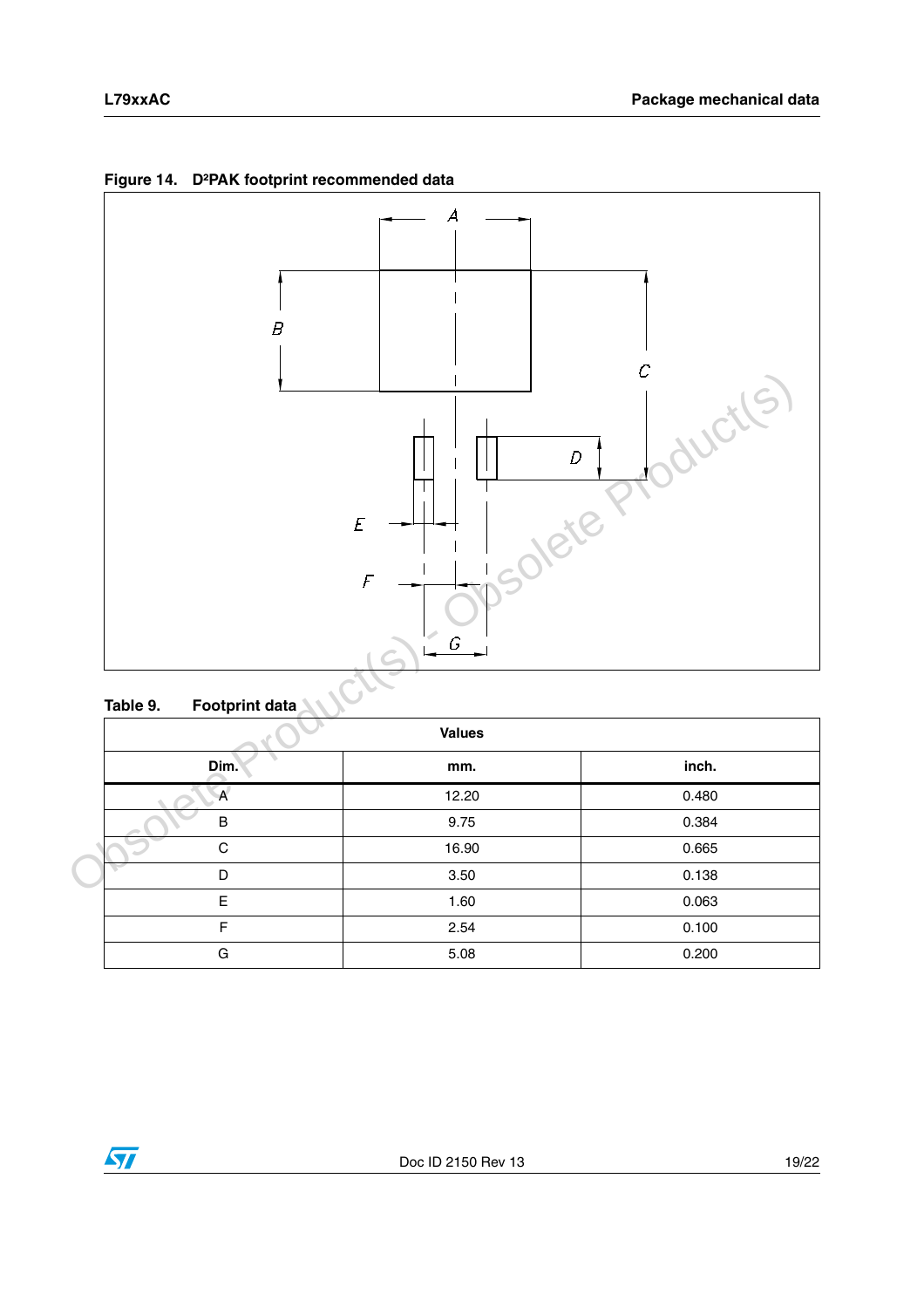# **Tape & reel D2PAK-P2PAK-D2PAK/A-P2PAK/A mechanical data**

| Dim.         |       | mm.   |       | inch. |       |       |  |
|--------------|-------|-------|-------|-------|-------|-------|--|
|              | Min.  | Typ.  | Max.  | Min.  | Typ.  | Max.  |  |
| A            |       |       | 180   |       |       | 7.086 |  |
| C            | 12.8  | 13.0  | 13.2  | 0.504 | 0.512 | 0.519 |  |
| D            | 20.2  |       |       | 0.795 |       |       |  |
| N            | 60    |       |       | 2.362 |       |       |  |
| $\top$       |       |       | 14.4  |       |       | 0.567 |  |
| Ao           | 10.50 | 10.6  | 10.70 | 0.413 | 0.417 | 0.421 |  |
| Bo           | 15.70 | 15.80 | 15.90 | 0.618 | 0.622 | 0.626 |  |
| Ko           | 4.80  | 4.90  | 5.00  | 0.189 | 0.193 | 0.197 |  |
| Po           | 3.9   | 4.0   | 4.1   | 0.153 | 0.157 | 0.161 |  |
| $\mathsf{P}$ | 11.9  | 12.0  | 12.1  | 0.468 | 0.472 | 0.476 |  |



20/22 Doc ID 2150 Rev 13

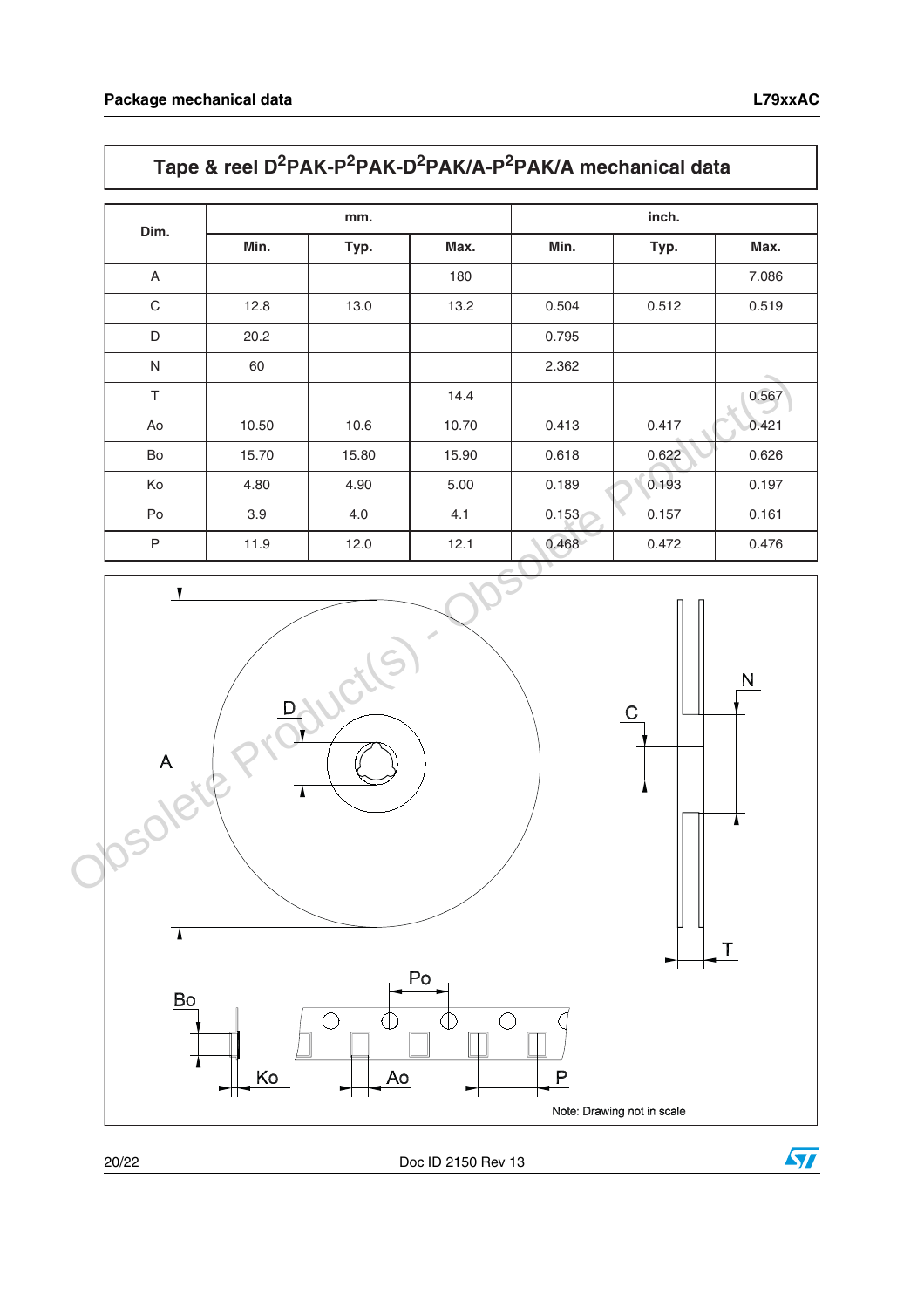# <span id="page-20-0"></span>**8 Revision history**

| Table 10. | <b>Document revision history</b> |  |
|-----------|----------------------------------|--|
|-----------|----------------------------------|--|

|                                  | <b>Date</b> | <b>Revision</b> | <b>Changes</b>                                                                                                 |
|----------------------------------|-------------|-----------------|----------------------------------------------------------------------------------------------------------------|
|                                  | 22-Jun-2004 | $\overline{7}$  | Order codes updated.                                                                                           |
|                                  | 12-Dec-2007 | 8               | Added: Table 1.                                                                                                |
|                                  | 18-Feb-2008 | 9               | Modified: Table 1 on page 1.                                                                                   |
|                                  | 28-Jan-2010 | 10              | Modified: Table 7 on page 12, Figure 8 on page 13, Figure 9 on page 14,<br>Figure 10 and Figure 11 on page 15. |
|                                  | 12-Nov-2010 | 11              | Modified: R <sub>thJC</sub> value for TO-220 Table 3 on page 5.                                                |
|                                  | 28-Nov-2011 | 12              | Added: order codes L7912ACV-DG and L7915ACV-DG Table 1 on page 1.                                              |
|                                  | 09-Feb-2012 | 13              | Added: order code L7905ACV-DG Table 1 on page 1.                                                               |
| Obsolete Product(s). Obsolete P1 |             |                 |                                                                                                                |